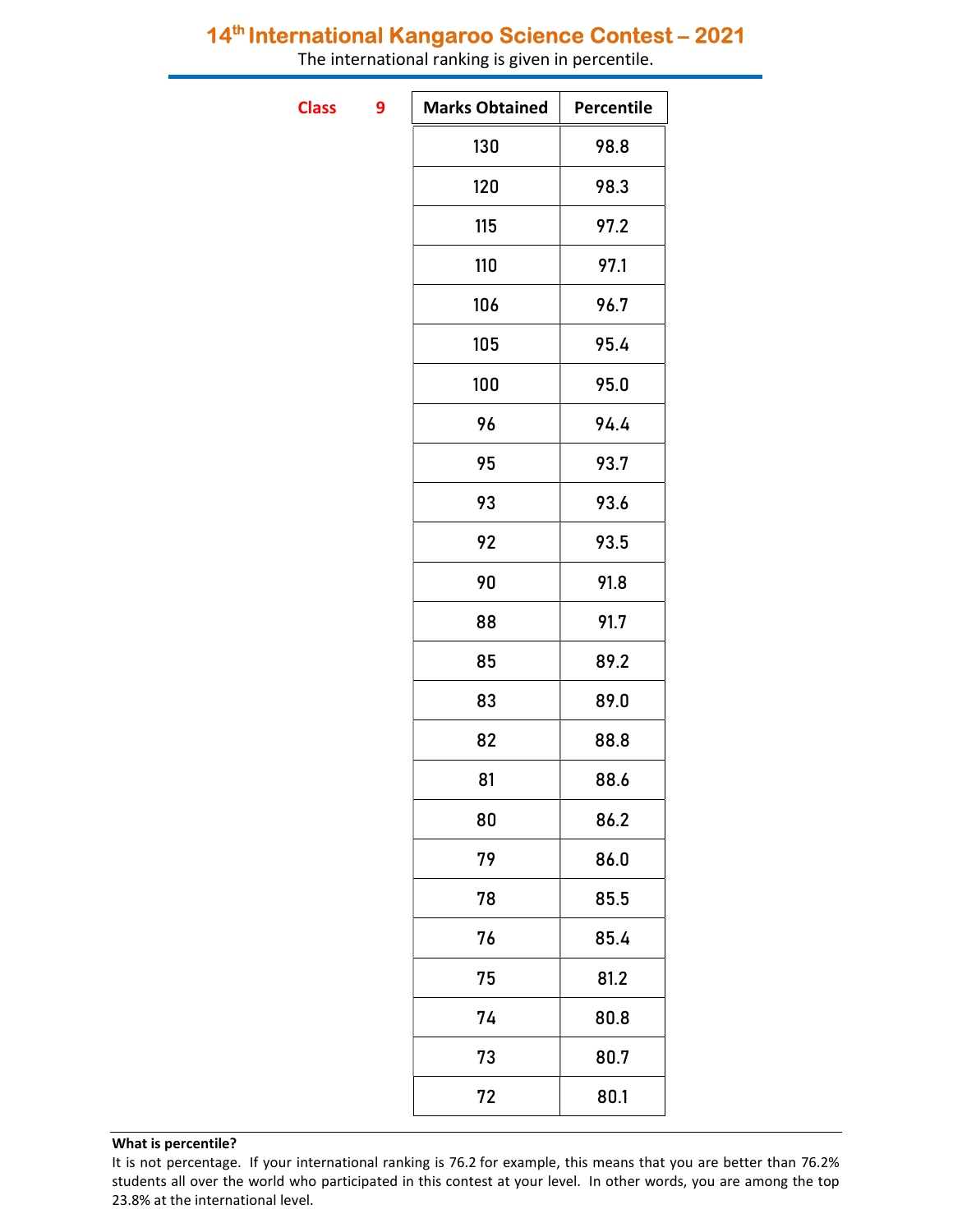## 14<sup>th</sup> International Kangaroo Science Contest - 2021

The international ranking is given in percentile.

**Class** 

| 9 | <b>Marks Obtained</b> | Percentile |
|---|-----------------------|------------|
|   | 71                    | 79.6       |
|   | 70                    | 77.0       |
|   | 69                    | 75.9       |
|   | 68                    | 75.5       |
|   | 67                    | 75.0       |
|   | 66                    | 74.1       |
|   | 65                    | 70.3       |
|   | 64                    | 70.1       |
|   | 63                    | 69.5       |
|   | 62                    | 68.8       |
|   | 61                    | 67.8       |
|   | 60                    | 63.7       |
|   | 59                    | 63.2       |
|   | 58                    | 62.5       |
|   | 57                    | 61.8       |
|   | 56                    | 60.8       |
|   | 55                    | 54.1       |
|   | 54                    | 52.9       |
|   | 53                    | 51.8       |
|   | 52                    | 51.2       |
|   | 51                    | 50.3       |
|   | 50                    | 45.5       |
|   | 49                    | 45.4       |
|   | 48                    | 44.9       |
|   | 47                    | 44.4       |

### What is percentile?

It is not percentage. If your international ranking is 76.2 for example, this means that you are better than 76.2% students all over the world who participated in this contest at your level. In other words, you are among the top 23.8% at the international level.